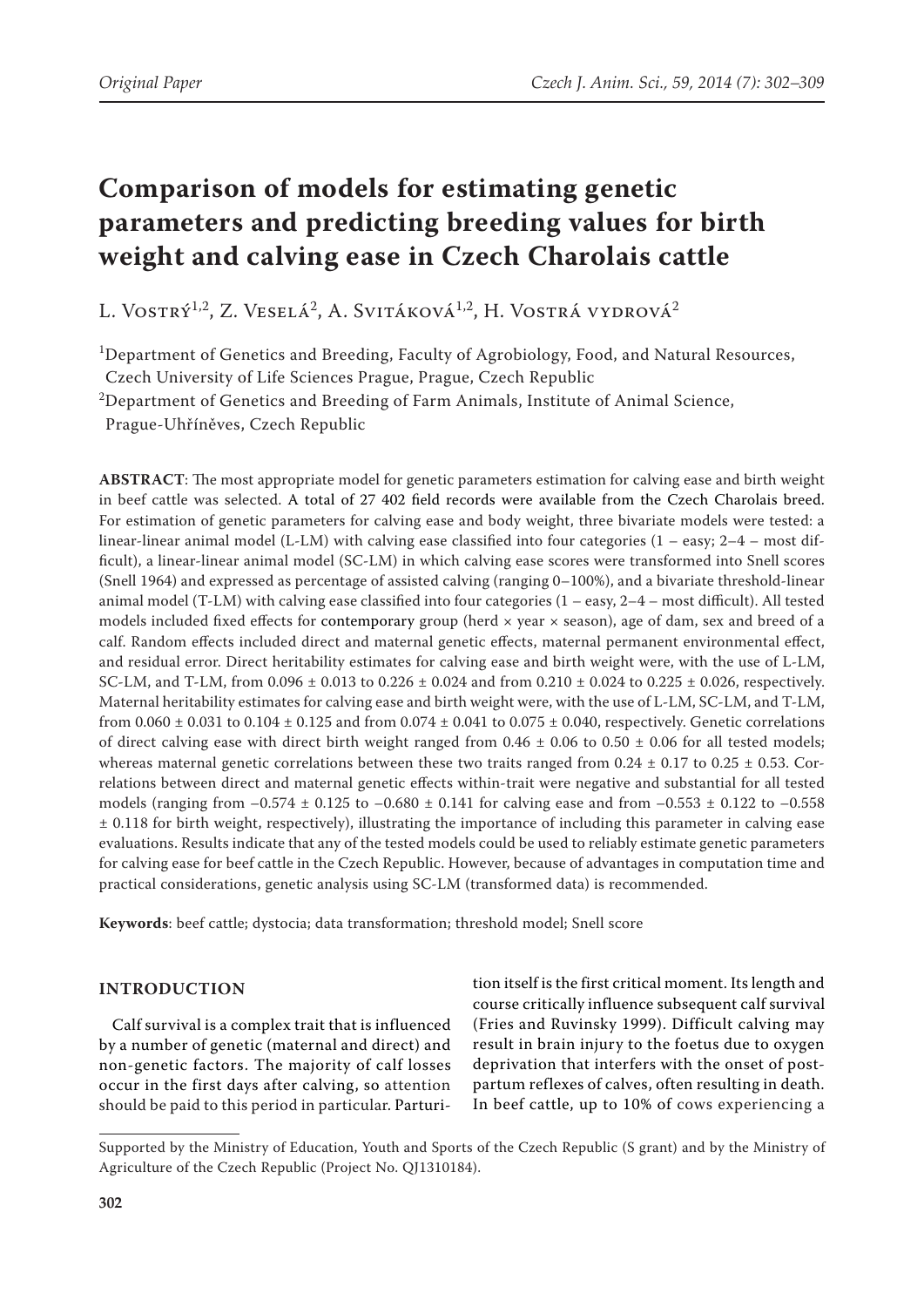difficult calving die (Ruvuna et al. 1992). Phocas and Laloe (2003) reported that 8% of parturitions in the Charolais breed required mechanical assistance or a caesarean section. Difficult calving is associated not only with higher calf losses. It also negatively impacts animal welfare, increases demands on husbandry and veterinary care, and may restrict future productivity of cows and calves. From the economical point of view, the calving ease is one of the most important trait for beef cattle (Wolfova et al. 2005). From a biological perspective, calving ease is influenced by direct effects of the foetus (calf weight, head width, occurrence of deformations, ability to assume a normal calving position, etc.) and by maternal effects of the dam, particularly pelvic dimensions (Fries and Ruvinsky 1999). Most experiments (Varona et al. 1999a; Carnier et al. 2000 and others) that estimated genetic parameters for both direct and maternal effects on calving ease document adequate genetic variance in these traits to allow practical and effective selection. Genetic improvement in calving ease may, however, be restricted by its high genetic correlation with birth weight of the calf (Koots et al. 1994). However, if sires with low predicted breeding values for birth weight were used, it would result in lower growth potential as well as lower birth weight of the offspring.

Typically, calving ease is recorded and analyzed as a discrete variable. Gianola (1982), however, stated that the evaluation of threshold traits using a linear model is not suitable. The estimation of genetic parameters by threshold models was studied e.g. by Varona et al. (1999a, b), Ramirez-Valverde et al. (2001), and Hansen et al. (2004). Eriksson et al. (2004) and Jamrozik et al. (2005) are among many who used linear models for the estimation of genetic parameters for calving ease. Tong et al. (1977) and Mujibi and Crews (2009) estimated genetic parameters for calving ease using a linear model with logistic transformation by means of Snell scores (Snell 1964).

Developing a statistical model for a maternally affected trait requires a careful balance between sufficient predictive ability and computational feasibility, which in turn is affected by the size of the dataset and potential biases in data recording (Eaglen et al. 2012).

The objective of the present paper was to compare a model with Snell score transformation with linear and threshold models for estimation of genetic parameters and prediction of breeding values for calving ease in Czech beef cattle.

#### **MATERIAL AND METHODS**

*Data.* The Czech Beef Breeders Association ([www.](http://www.cschms.cz) [cschms.cz](http://www.cschms.cz)) provided birth weight and calving ease data from a Charolais progeny test program. Included were records from animals with 88–100% genes of Charolais ancestry in the years 1990–2012. Average live weight at birth was  $42.2 \pm 6.39$  kg for bull calves and  $39.22 \pm 5.40$  kg for heifers. Animals with birth weights three times exceeding the standard deviation above or below the mean were discarded from the data set for estimation of genetic parameters. Calving ease records were scored as: easy calving – spontaneous calving without any help from a breeder (1), assisted calving – calving with help from one or two breeders (2), difficult calving – calving requiring help from three or more people or help from a vet (3), and caesarean section or dystocia requiring postpartum treatment from a vet (4). Only those animals with records for both traits were included in the analysis. The input database was adjusted so that components of variance among all considered effects would be estimable for all traits. After adjustment the data set included: sires who had at least 5 offspring with tested performance, sires who had offspring in at least two herd **×** year **×** season classes, herd **×** year **×** season classes that had offspring of at least two sires, herd **×** year **×** season classes that had at least 5 individuals, and dams that had at least two offspring and at least one half-sister (Vostry et al. 2007) ( $n = 27,402$ ). The pedigree file for estimation of genetic parameters comprised three generations of ancestors ( $n = 39546$  animals). The effects of gestation length and weight of cows could not be included in the analysis because reliable data were not available for those traits.

*Statistical analysis.* Variance components and genetic parameters for calving ease were estimated by a two-trait BLUP animal model based upon the BLUP animal model currently used for breeding value estimation for the Czech national progeny test (Pribyl et al. 2003).

$$
y_{ijklmno} = \mu + HYS_j + AgeD_k + Sex_l + a_m + m_n + pe_o +
$$
  
+  $e_{ijklmno}$ 

where:

 $y_{ijklmno} = i^{-\text{th}}$  trait (calving ease or birth weight – 27 402 records)

$$
\mu = general mean
$$

 $HYS$ <sub>*j*</sub> = fixed effect of *j*<sup>th</sup> herd × year × season (*j* = 1, …, 1457)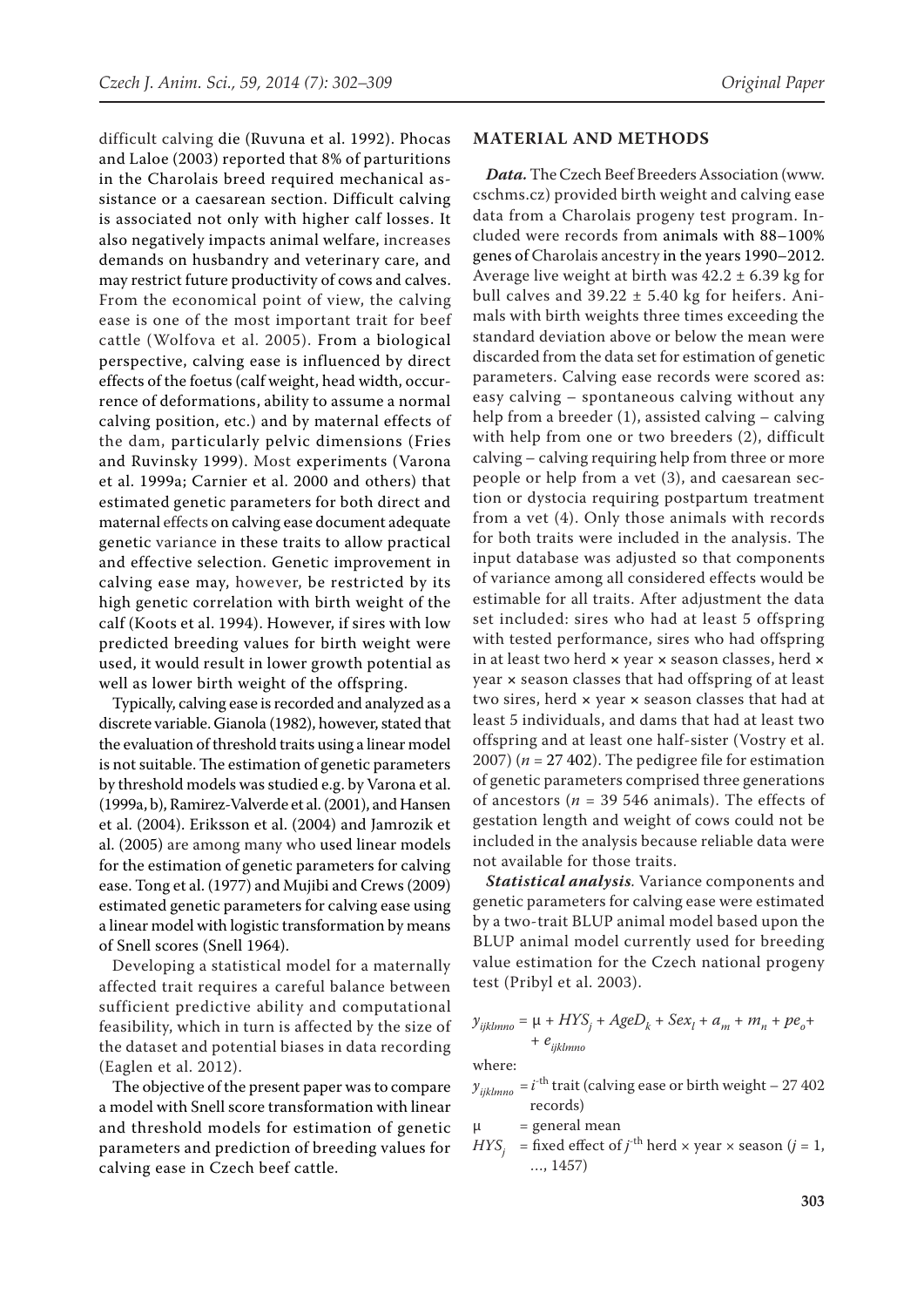- $AgeD<sub>k</sub>$  = fixed effect of  $k<sup>th</sup>$  age of dam ( $k = \langle 2, 2-3, \rangle$  $3-4$ ,  $4-5$ ,  $> 5$  years old)
- = fixed effect of  $l^{\text{th}}$  sex ( $l$  = bull, bulls twins,  $Sex_i$ heifers, heifers twins)
- = random effect of  $m<sup>th</sup>$  animal ( $m = 1, ..., 39$ ,  $a_{m}$  $546$
- = random effect of  $n^{\text{th}}$  dam ( $n = 1,..., 6605$ )  $m_{n}$
- = random effect of  $o^{\text{th}}$  maternal permanent  $pe_{\alpha}$ environmental effect ( $o = 1,..., 6605$ ) = residual error

 $e_{ijklmno}$ 

Assumptions on the variance-covariance of the random components were:

$$
Var\begin{bmatrix} u \\ m \\ pe \\ e \end{bmatrix} = \begin{bmatrix} G & C & 0 & 0 \\ C & M & 0 & 0 \\ 0 & 0 & Pe & 0 \\ 0 & 0 & 0 & R \end{bmatrix}
$$

where:

$$
G = A \otimes G_0, M = A \otimes M_0, C = A \otimes C_0,
$$
  
Pe = I<sub>ne</sub>  $\sigma_{ne}^2$ 

 $\boldsymbol{u}$ = vector of direct animal genetic effects

- $m$  = vector of maternal genetic effects
- $pe$  = vector of permanent environmental effects
- $\boldsymbol{e}$  $=$  vector of residuals
- $\mathbf{R}$  = covariance matrix of the order equal to the number of records, with the diagonal elements equal to the residual variance of the involved traits and diagonal elements equal to the residual covariance between traits if the elements correspond to records of different traits belonging to the same animals, and zero otherwise
- $G_0$  = covariance matrix for additive genetic effects
- $M_0$  = covariance matrix for maternal genetic effects
- $C_0$  = covariance matrix between direct additive and maternal genetic effects
- $A = additive$  genetic relationship matrix
- $I_{\text{pe}}$  = identity matrix of the order equal to the number of dam effects
- $\sigma_{ne}^2$  = variance of maternal permanent environmental effects
- $\otimes$  = Kronecker product

The analysis of the interactions between the fixed effects was performed using the GLM procedure of SAS (Statistical Analysis System, Version 9.1, 2005). The interactions between the fixed effects were not significant for all traits, therefore they were not included in the tested models.

Different models and data transformations were tested for their impact on genetic parameter estimation for calving ease as a threshold trait:

Two-trait linear-linear model  $(L-LM)$  – calving ease and birth weight are modelled as linear traits - calving ease is expressed by recorded phenotypic value  $(1-4)$ :

Two-trait threshold-linear model (T-LM) - calving ease is modelled as a threshold trait and birth weight is modelled as a linear trait - calving ease is expressed by recorded phenotypic value  $(1-4)$ ;

Two-trait linear-linear model with data transformation  $(SC-LM)$  – calving ease is modelled as a linear trait transformed by means of the Snell score and birth weight is modelled as a linear trait – calving ease is expressed as percentage of assisted calving, ranging 0–100% (least to greatest) (Snell 1964).

**Snell score.** The basic assumption of the Snell score (Snell 1964) is that for a categorical trait such as calving ease there exists a latent discrete distribution for which the Snell score represents the middle of the interval. It is computed by an approximation procedure from Snell (1964). In this procedure, a logistic model is applied to compute the score that may be generalized for normal distribution. An approximate solution to a pair of boundary points is estimated by substituting the observed proportions as the theoretical proportions into the derivatives of the log likelihood. In general, if we consider  $i = 1, 2, ..., m$  groups of observations and  $j = 1, 2, ..., k$  categories (e.g. calving ease), the following estimation equations have been derived (for details see Snell 1964):

for 
$$
j = 2, 3, ..., k - 2
$$
  
\n
$$
0 = \frac{N_j}{(e^{(\hat{x}_j - \hat{x}_{j-1})} - 1)} - \frac{N_j}{(e^{(\hat{x}_{j+1} - \hat{x}_j)} - 1)} + N_j - \sum_{i=1}^{m} (n_{ij} + n_{i,j+1}) P_{ij}
$$

for 
$$
j = k - 1
$$
  
\n
$$
0 = \frac{N_{k-1}}{(e^{(\hat{x}_{k-1} - \hat{x}_{k-2})} - 1)} + N_{k-1} - \sum_{i=1}^{m} (n_{i,k-1} + n_{i,k}) P_{ik-1}
$$

where:

- $\hat{x_i}$ = estimated boundary points such as the score for category j
- $P_{ii}$  = observed probability of group *i* in category *j*
- $n_{ii}$  = frequency of scale values in group *i* and category *j*  $N_{i}^{'} = \sum_{j=1}^{m} n_{ij}$

These two equations provide estimates for the intervals  $(\hat{x}_2 - \hat{x}_1)$ ,  $(\hat{x}_3 - \hat{x}_2)$ , ...,  $(\hat{x}_{k-2} - \hat{x}_{k-1})$ . One set = 0 to obtain estimates for all individual boundary points is taken as the scores. For the two extreme categories, scores are derived from the corresponding expected values under the two tails of the distribution. The scores for the first and last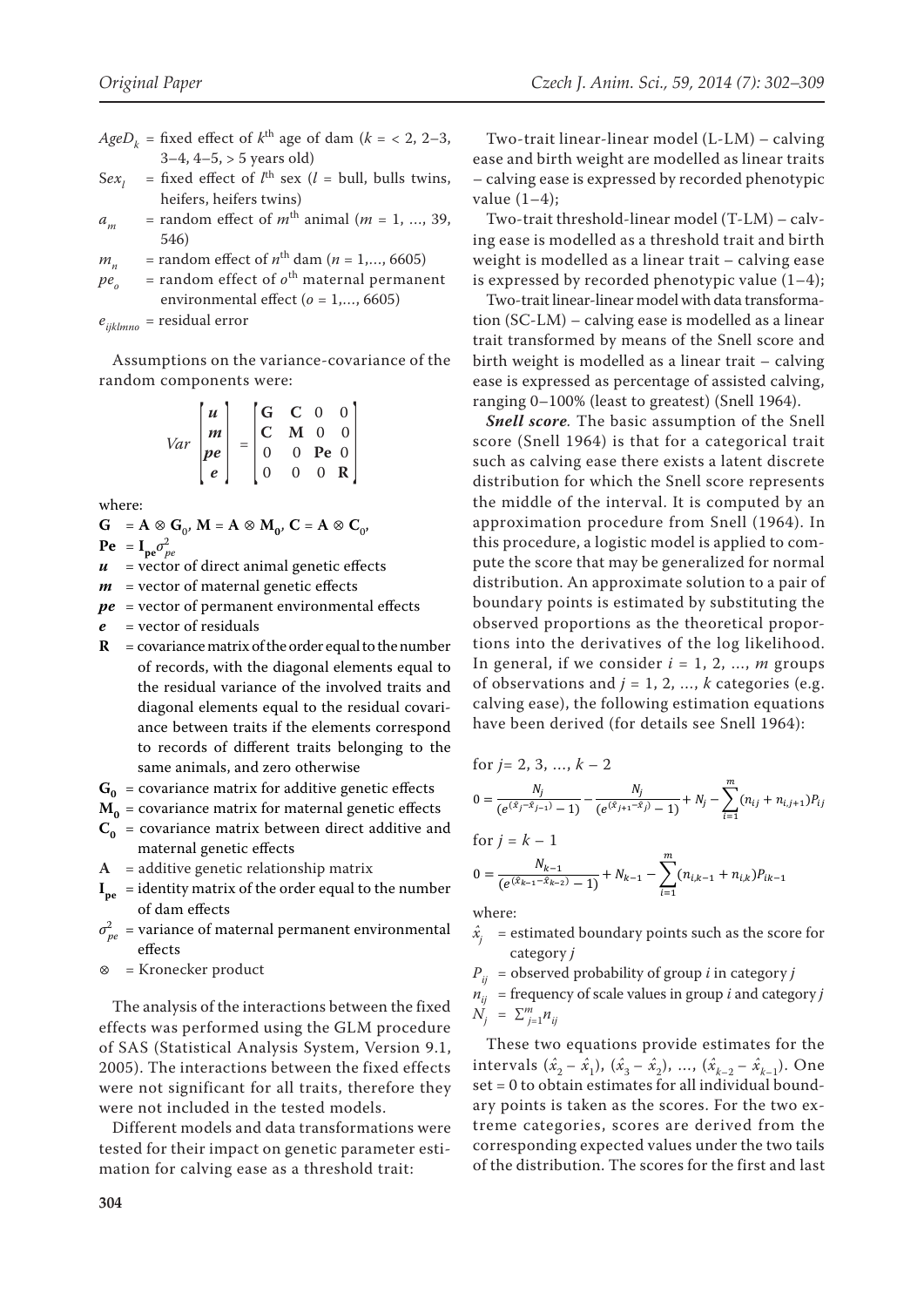|                                                       | Birth weight Calving Snell score |         |       |
|-------------------------------------------------------|----------------------------------|---------|-------|
| Structure of data                                     | (kg)                             | ease    | (%)   |
| Sires $(n)$                                           |                                  | 470     |       |
| Dams $(n)$                                            |                                  | 6 605   |       |
| Average <i>n</i> of animals<br>per sire               |                                  | 58.30   |       |
| Average <i>n</i> of animals<br>per dam                |                                  | 4.15    |       |
| Average <i>n</i> of animals<br>per contemporary group |                                  | 18.80   |       |
| Average <i>n</i> of sires per<br>contemporary group   |                                  | 3.01    |       |
| Average <i>n</i> of contempo-<br>rary groups per sire |                                  | 14.46   |       |
| Average <i>n</i> of farms<br>per sire                 |                                  | 3.63    |       |
| Animals with records                                  |                                  | 27 402  |       |
| Animals in total                                      |                                  | 39 546  |       |
| Mean                                                  | 40.81                            | $1.13*$ | 9.49  |
| SD                                                    | 6.12                             | $0.43*$ | 21.26 |

Table 1. Structure of data used for estimation of genetic parameters for birth weight, calving ease, and Snell score

\*expressed by recorded phenotype values; calving ease = Snell score expressed as percentage of assisted calving

category are given by  $\hat{x}_2 + (\log_e P_1/Q_1)$  and  $\hat{x}_{k-1}$  +  $\log_e P_{k-1}/Q_{k-1}$ , where  $P_1$  is the probability of a value greater than  $x_1$  and  $Q_1 = 1 - P_1$ , and  $P_{k-1} =$ probability of a value less than  $x_{k-1}$  and  $Q_{k-1}$  =  $1 - P_{k-1}$  (Tong et al. 1977).

The Snell score was transformed to a 0–100 range (percentage calving ease: score  $1 = 0.1\%$ , score  $2 = 31\%$ , score  $3 = 51.8\%$ , score  $4 = 100\%$ ).

*Selection of a model.* The suitability of the various models for genetic parameters estimation and breeding values prediction for calving ease was tested on the basis of splitting or cross-validation (Shao 1993). Here the data splitting technique involved duplicating the data set, randomly discarding one-half of the calving difficulty records in one subset with the remaining calving difficulty records discarded in the other subset. Thus, each calving difficulty phenotype was present in only one of the two subsets. Solutions for each of the three models were obtained from both subsets and the correlations between individual predicted breeding values from the two subsets were calculated. Repeated samples were created according to the above criteria, and reported correlations were the average of 10 replicates. For each model, these correlation coefficients provide an informative comparative assessment of model predictive performance, useful for ranking the tested models (Ramirez-Valverde et al.

2001). These authors showed that higher correlations between complementary subsets implied a higher reliability of the model for predicting breeding value solutions in deleted animals.

Only linear models were compared on the basis of the ratio of residual error variance to total phenotypic variance (*e<sup>2</sup>* ) (Jamrozik et al. 2005). Because measurement scales differ between threshold and linear models (liability vs observed value, respectively, it is not possible to use the ratio of residual error variance to total phenotypic variance for comparison between them (Gianola and Norton 1981).

For the estimation of variance and covariance components for the full data set, the AIREMLF90 programme (Misztal et al. 2002) was used for the linear-linear models and the THRGIBBS1F90 programme (Misztal et al. 2002), which applies the Bayesian approach by means of the Gibbs sampling algorithm, was used for the threshold-linear model. According to a graphical representation, the first 100 000 samples were excluded as the burn-in. A total of 50 000 samples were then used to estimate the posterior mean and SD of the variance components. The following population parameters were derived from the estimated variance-covariance components:  $\sigma_y^2$  = phenotype variance  $(\sigma_y^2 = \sigma_a^2 + \sigma_a^2)$  $\sigma_m^2 + \sigma_{am} + \sigma_{lit}^2 + \sigma_{cg}^2 + \sigma_{e}^2$  (Willham 1972),  $h_a^2 =$ direct heritability coefficient  $(h_a^2 = \sigma_a^2/\sigma_y^2)$ ,  $h_m^2 =$ maternal heritability coefficient  $(h_m^2 = \sigma_m^2/\sigma_y^2)$ ,  $r_{am} =$ genetic correlation of direct and maternal effects  $(r_{am} = \sigma_{am}/(\sigma_a \times \sigma_m))$ , where  $\sigma_a^2$  = additive genetic variance of direct effect,  $\sigma_{am}$  = genetic covariance of direct and maternal effect,  $\sigma_m^2$  = additive genetic variance of maternal effect,  $\sigma_{hys}^2$  = variance of the effect of the herd  $\times$  year  $\times$  season,  $\sigma_{pe}^2$  = variance of maternal permanent environmental effects,  $\sigma_e^2$  = variance of the effect of residual error. The pedigree set for estimation of genetic parameters comprised three generations of ancestors. Errors of the estimated heritability coefficient were approximated according to the method of Klei and Tsuruta (2008). Breeding values were predicted using the BLUPF90 and CBLUP90THR computer programmes (Misztal et al. 2002).

#### **RESULTS AND DISCUSSION**

*Estimation of genetic parameters.* Estimated genetic parameters for birth weight were identical for all of the tested models (Table 2). For this reason, subsequent discussion will be directed only at the calving ease trait.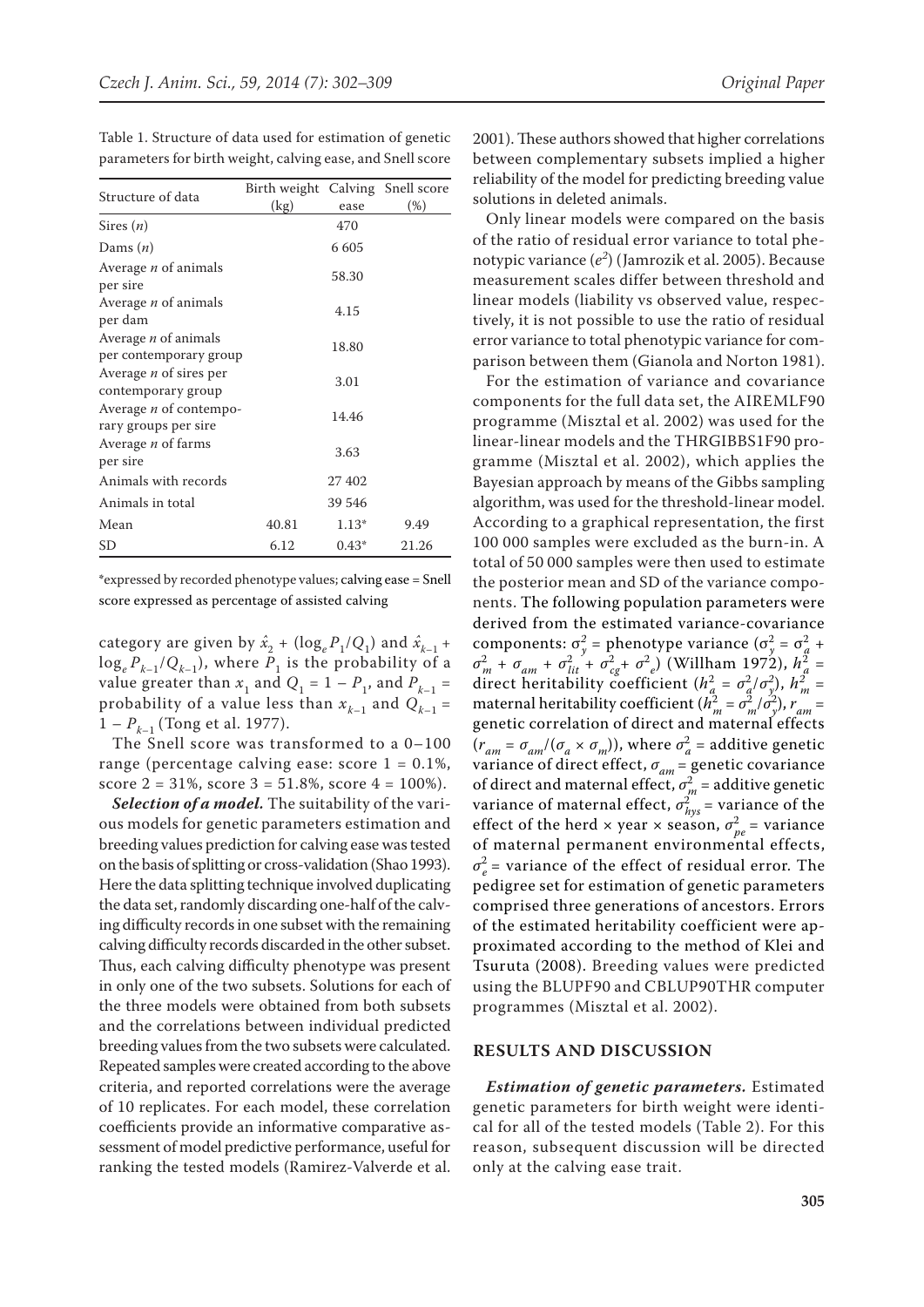|                 | L-LM          |               | SC-LM         |               | T-LM          |               |
|-----------------|---------------|---------------|---------------|---------------|---------------|---------------|
|                 | CE            | <b>BW</b>     | CE            | <b>BW</b>     | CE            | <b>BW</b>     |
| $\sigma_m^2$    | $0.01(0.00)*$ | 3.20(0.24)    | 25.30 (2.80)  | 3.20(0.24)    | 0.25(0.05)    | 3.20(0.24)    |
| $\sigma_m^2$    | 0.01(0.00)    | 1.05(0.13)    | 16.33(2.12)   | 1.06(0.13)    | 0.13(0.03)    | 1.07(0.14)    |
| $\sigma_{pe}^2$ | 0.01(0.00)    | 0.59(0.07)    | 7.76(1.15)    | 0.59(0.07)    | 0.15(0.02)    | 0.56(0.07)    |
| $\sigma_e^2$    | 0.13(0.00)    | 10.38(0.14)   | 213.35 (1.98) | 10.38(0.14)   | 0.80(0.15)    | 10.39(0.05)   |
| $\sigma_y^2$    | 0.15          | 14.20         | 250.41        | 14.19         | 1.20          | 14.20         |
| $h_a^2$         | 0.10(0.01)    | 0.23(0.02)    | 0.10(0.01)    | 0.23(0.02)    | 0.21(0.02)    | 0.23(0.03)    |
| $h_m^2$         | 0.06(0.03)    | 0.07(0.04)    | 0.07(0.01)    | 0.07(0.04)    | 0.10(0.13)    | 0.08(0.04)    |
| c <sup>2</sup>  | 0.03(0.01)    | 0.04(0.01)    | 0.03(0.01)    | 0.04(0.01)    | 0.13(0.02)    | 0.04(0.01)    |
| $e^2$           | 0.853         | 0.73          | 0.852         | 0.73          | 0.66          | 0.73          |
| $r_{am}$        | $-0.57(0.12)$ | $-0.56(0.12)$ | $-0.61(0.05)$ | $-0.56(0.12)$ | $-0.68(0.14)$ | $-0.55(0.12)$ |
| $r_g$           | 0.50(0.06)    |               | 0.47(0.05)    |               | 0.46(0.06)    |               |
| $r_m^{}$        | 0.25(0.35)    |               | 0.24(0.17)    |               | 0.25(0.53)    |               |
| $r_e$           | 0.24          |               | 0.23          |               | 0.27          |               |

Table 2. Estimated genetic parameters for calving ease (CE) and live weight at birth (BW) from tested models. Linearlinear model (L-LM), linear model with calving ease transformed by the Snell score (SC-LM), and threshold model (T-LM)

*σ*<sub>*a*</sub> = variance of additive direct genetic effect, *σ*<sub>*m*</sub></sub> = variance of additive maternal genetic effect, *σ*<sub>*p*<sub>e</sub></sub> = variance of maternal permanent environmental effect,  $\sigma_e^2$  = variance of temporary environmental effects (residual error),  $\sigma_y^2$  = phenotypic variance,  $h_a^2$  = coefficient of direct heritability,  $h_m^2$  = coefficient of maternal heritability, $c^2$  = proportion of the maternal permanent environmental variance in the total phenotypic variance,  $e^2$  = proportion of the residual variance in the total phenotypic variance,  $r_{_{\!am}}$  = correlation between direct and maternal effect,  $r_{_g}$  = direct genetic correlation between traits,  $r_{_m}$  = maternal genetic correlation between traits,  $r_{e}$  = residual correlation between traits

\*standard error (posterior standard deviation from Bayesian methods) in brackets

Heritability estimates for direct effects on calving ease were low, ranging 0.096–0.210 (Table 2). The heritability estimate from the T-LM model was twice as large as estimates from the other models, and its standard errors also were doubled. Higher heritability estimates from threshold compared to linear models were also reported by Hansen et al. (2004); and threshold models have resulted in higher genetic parameter estimates than linear models for body conformation (Vesela et al. 2011) and health status traits (Silvestre et al. 2007; Vostry et al. 2012a, b). However, estimated heritability in the present work may not be a realistic heritability. The substantial negative directmaternal correlation fixed a phenotypic variance, and consequently direct and maternal heritability may be overestimated. The SC-LM model had slightly higher values of direct heritability compared to the L-LM model. Maternal heritability was half as large as direct heritability in all tested models. Our estimated values of heritability for direct and maternal effects had slightly lower values from linear models (L-LM and SC-LM) than those published by Luo et al. (2001), Eriksson et al. (2004), and Mujibi and Crews (2009). On the contrary, our heritability estimates from T-LM were identical to those in Varona et al. (1999b) and Lee (2002) in cows.

Correlations between direct and maternal genetic effects within traits were negative and intermediate. The largest negative value for calving ease was from the threshold model in comparison with SC and LM  $(-0.680 \text{ vs } -0.606 \text{ vs } -0.574$ , respectively). These substantial direct/maternal effect correlations and maternal effect heritabilities reinforce the importance of including maternal effects in the genetic evaluation of calving ease. Estimations of the direct genetic correlation between calving ease and birth weight of calf showed that the threshold model provided the lowest value of correlation in comparison with SC and LM. Estimations of the maternal genetic correlation between calving ease and birth weight of calf were obtained for all of the tested models. The positive values of direct genetic correlation between traits were in agreement with Varona et al. (1999a) and Eriksson et al. (2004). These authors estimated slightly higher correlations (0.79 and 0.62). Koots et al. (1994)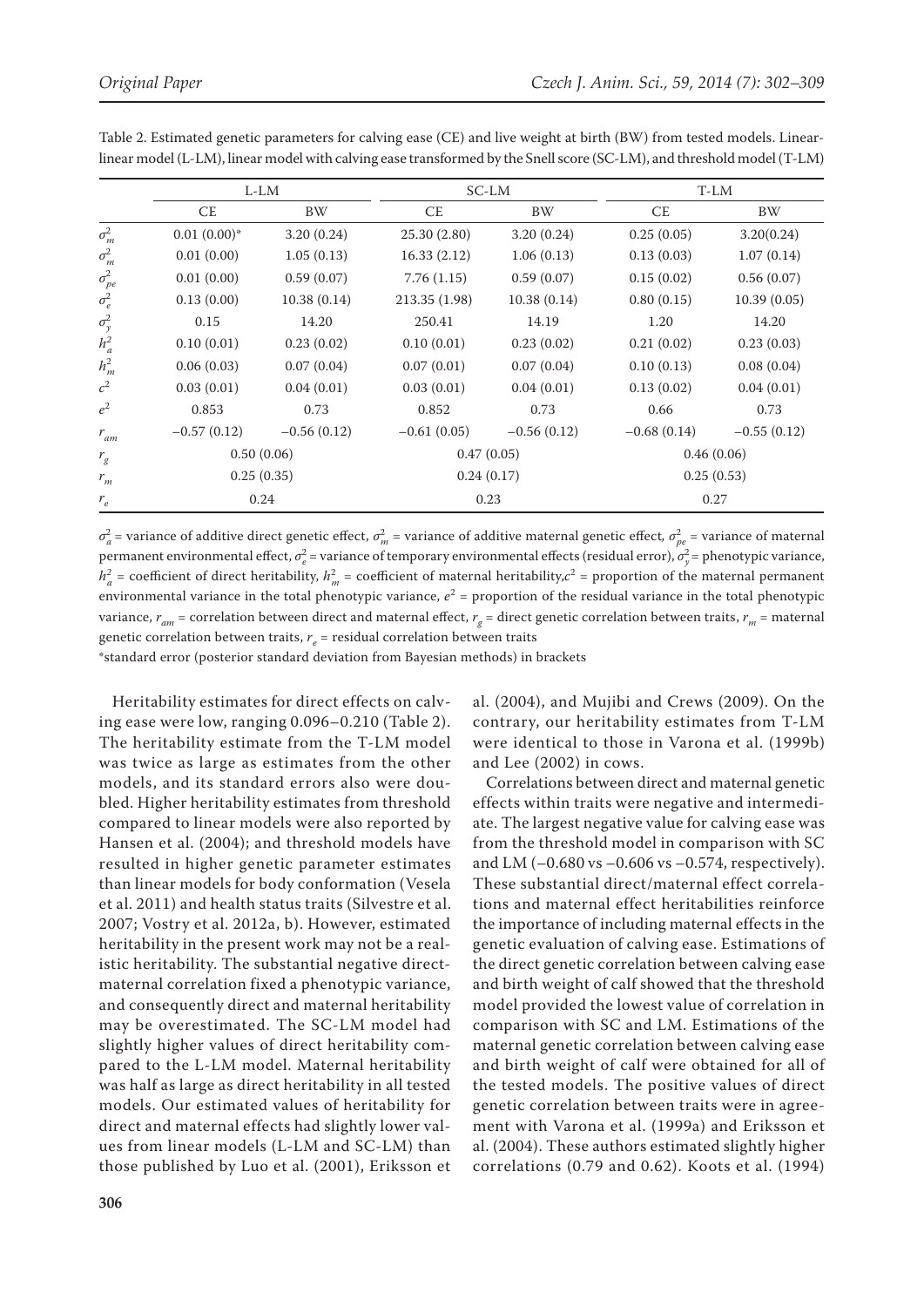reported the average correlation of 0.58 between calving ease and birth weight. High negative correlations between calving ease and birth weight significantly constrain possibilities for efficient breeding for birth weight because calving ease is a very important trait from the economic aspect. Based on this genetic correlation, single trait selection for calving ease would result in reduced birth weight, and *vice versa*.

Ratios of maternal permanent environmental to total phenotypic variance  $(c^2)$  were identical in results from all linear models (L-LM and SC-LM) – 3% for calving ease and 4% for live weight at birth. In T-LM, this ratio was 12.5%. Eriksson et al. (2004) published similar values of  $c^2$  for Swedish Charolais and Hereford (3–5%). Nujiby and Crews (2009), however, reported  $c^2$  values of 35% for Canadian Charolais. These differences may have been caused by data structure and different recording system. Mujibi and Crews (2009) included only first parity records from heifers in analysis, used a different scoring system for calving ease, and used a three-trait animal BLUP model (birth weight, calving ease, and gestation length).

*Selection of a model.* Both linear models (L-LM and SC-LM) yielded identical values for the ratio of residual error variance to total phenotypic variance  $(e^2 = 0.85)$ . Thus, both models explained the same proportion of total variability.

When evaluated with the technique of data splitting, T-LM was the most suitable because it achieved 1.2 times and 1.8 times higher average correlation among predicted breeding values for calving ease than the SC-LM and L-LM models, respectively (Table 3). However, unlike for the ratio of residual variance to total phenotypic variance, SC-LM showed 1.5 times higher values than L-LM when data splitting was used. Ramirez-Valverde et al. (2001) stated that models producing higher

Table 3. Means, standard deviations (SD), minimum and maximum values of correlation coefficients between split data sets for calving ease estimated by tested models

| Model  | Mean | SD.  | Min  | Max  |
|--------|------|------|------|------|
| $L-LM$ | 0.41 | 0.27 | 0.02 | 0.73 |
| SC-LM  | 0.63 | 0.06 | 0.57 | 0.74 |
| $T-LM$ | 0.75 | 0.05 | 0.70 | 0.84 |

L-LM = linear-linear model, SC-LM = linear model with calving ease transformed by the Snell score, T-LM = threshold model

values for the correlation among breeding values estimated from complementary subsets are more suitable for estimating breeding values of individual animals. Hence, L-LM provided the least reliability in breeding value estimation while T-LM provided the highest one. This also implies variability in correlations of breeding values during 10 replications when models T-LM and SC-LM showed the same values of standard deviations and the highest value of standard deviations was calculated for L-LM (SD = 0.27). Based on selection criteria (on the basis of data splitting), the highest reliability for the estimation of genetic parameters and subsequent predictions of breeding value was found in T-LM. These lower correlations of breeding values during 10 replications were probably caused by data structure with a smaller number of animals in groups of herd mates and limited use of artificial insemination in beef breeds in the Czech Republic.

The implementation of threshold models often requires complicated computations, substantially more time demanding than when using a linear model (Misztal et al. 1989; Kadarmideen et al. 2000). Up to several days of additional time to solve threshold models was also shown in our study. Furthermore, the threshold model has limitations in variance component estimation and breeding value prediction when the number of fixed effect classes is high (Misztal et al. 1989). This limitation can partially be solved by high information content for fixed effects and by inclusion of the effect of herd as the random effect (Varona et al. 1999b). Luo et al. (2001) also stated that convergence is problematic in threshold models and that it can result in overestimations of genetic parameters. Ramirez-Valverde et al. (2001) reported that conversion of a single-trait to a multi-trait model increases the reliability of genetic parameter estimation to a greater extent than conversion of a linear to a threshold model. In addition, linear models are routinely used for the estimation of genetic parameters and prediction of breeding values of categorical traits by animal model. Considering the above arguments and in spite of higher suitability, it is not necessary to use a threshold model for genetic analysis of categorical traits. Jamrozik et al. (2005) stated that the introduction of the Snell score technique did not significantly improve or markedly change results in comparison with a linear model. This, however, was not confirmed in the present study. Based on results from data-splitting analyses,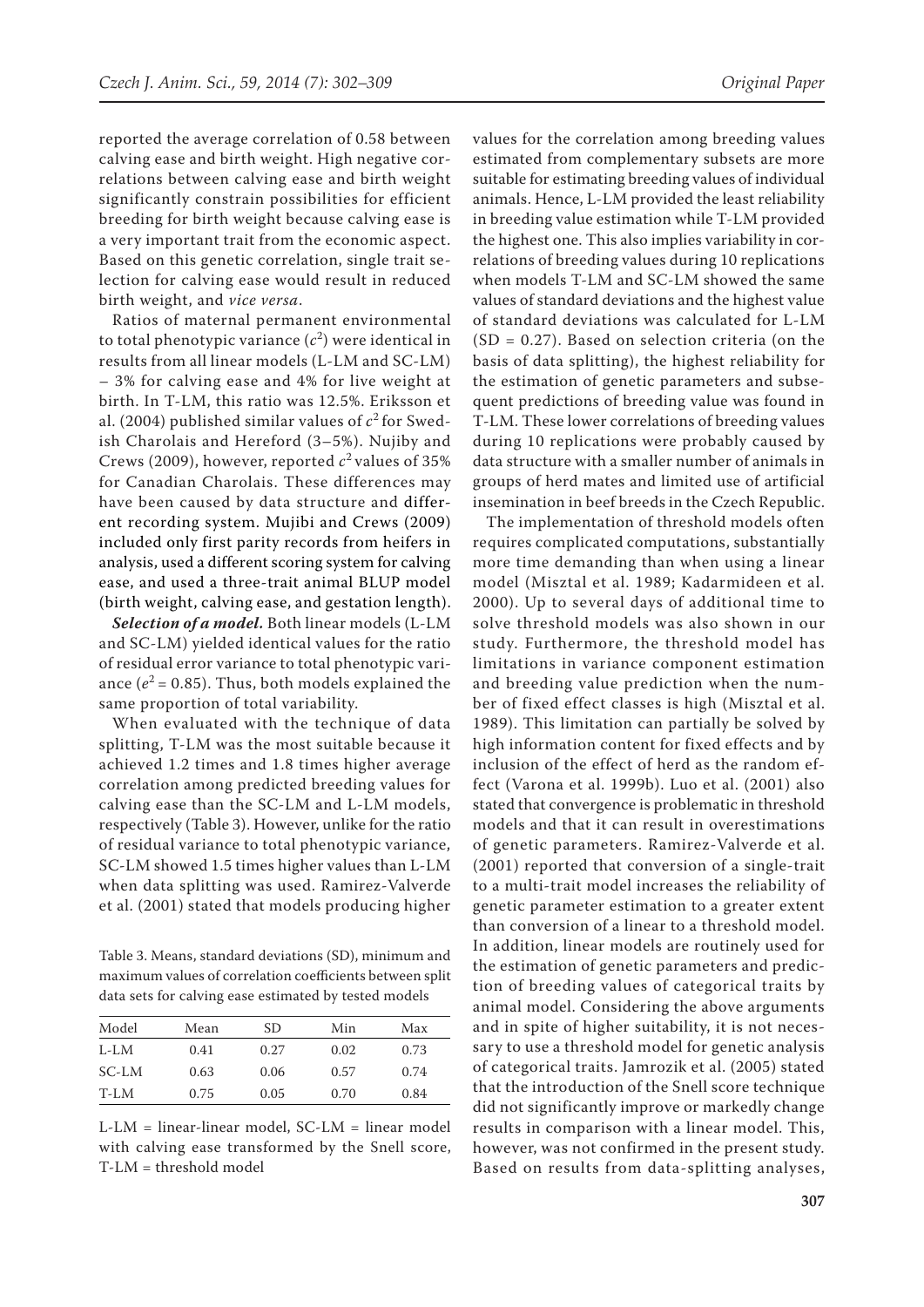transformation of the categorical trait of calving ease using Snell scores (SC-LM) achieved better outcomes than the linear-linear model.

Abdel-Azim and Berger (1999) reported that L-LM and T-LM models provide comparable values only if the categorical traits have 10 or more observed scores, which would allow data to be closer to normally distributed. They further concluded that for categorical data with smaller numbers of classes and for those skewed from a normal distribution, it is more advantageous to use a threshold model than data transformation or creation of a new variable to be analyzed with a linear model. In contrast, SC-LM and TM models in our experiment led to similar results and conclusions. We therefore conclude that, in spite of the lower values of tested criteria, the model with data transformation using Snell score (SC-LM) would be more suitable for the routine genetic evaluation of calving ease given its advantage in computation time and its approximation to the threshold model.

## **CONCLUSION**

Any of the models tested in our experiment could be used to estimate genetic parameters and predict breeding values for calving ease in the Czech Charolais cattle population. Based, however, on the testing criteria and for practical considerations, threshold-linear and linear-linear models with transformation of calving ease score by means of the Snell score would achieve the highest reliability for routine genetic parameter estimation and breeding value prediction. Threshold-linear models, however, are significantly less suitable for practical application of breeding value prediction. Therefore, linear-linear models with transformation of calving ease by means of the Snell score are deemed most suitable for the genetic parameter estimation and breeding value prediction for calving ease for beef cattle breeds under management and environmental conditions in the Czech Republic.

*Acknowledgement.* The authors thank the Czech Beef Breeders Association for kindly letting them use the data.

### **REFERENCES**

Abdel-Azim G.A., Berger P.J. (1999): Properties of threshold model predictions. Journal of Animal Science, 77, 582–590.

- Carnier P., Albera A., Dal Zotto R., Groen A.F., Bona M., Bittante G. (2000): Genetic parameters for direct and maternal calving ability over parities in Piedmontese cattle. Journal of Animal Science, 78, 2532–2539.
- Eaglen S.A.E., Coffey M.P., Woolliams J.A., Wall E. (2012): Evaluation alternate models to estimate genetic parameters of calving traits in United Kingdom Holstein-Friesian dairy cattle. Genetic Selection Evolution, 44, 23.
- Eriksson S., Nasholm A., Johansson K., Philipsson J. (2004): Genetic parameters for calving difficulty, stillbirth, and birth weight for Hereford and Charolais at first and later parities. Journal of Animal Science, 82, 375–383.
- Fries R., Ruvinsky A. (1999): The Genetics of Cattle. CABI Publishing, New York, USA.
- Gianola D., Norton H.W. (1981): Scaling threshold characters. Genetics, 99, 357–364.
- Gianola D. (1982): Theory and analysis of threshold characters. Journal of Animal Science, 54, 1079–1096.
- Hansen M., Misztal I., Lund M.S., Pedersen J., Christensen L.G. (2004): Undesired phenotypic and genetic trend for stillbirth in Danish Holsteins. Journal of Dairy Science, 87, 1477–1486.
- Jamrozik J., Fatehi J., Kistemaker G.J., Schaeffer L.R. (2005): Estimates of genetic parameters for Canadian Holstein famale reproduction traits. Journal of Dairy Science, 88, 2199–2208.
- Kadarmideen H.N., Thomson R., Simm G. (2000): Linear and threshold model genetic parameters for disease, fertility and milk production in dairy cattle. Animal Science, 71, 411–419.
- Klei B., Tsuruta S. (2008): Approximate variance for heritability estimates. Available from http://nce.ads.uga.edu/ html/projects/AI\_SE.pdf (accessed Jan 24, 2012).
- Koots K.R., Gobson J.P., Smith C., Wilton W. (1994): Anlayses of published genetic parameter estimates for beef production traits. 2. Phenotypic and genetic correlations. Animal Breeding Abstracts, 62, 825–853.
- Lee D.H. (2002): Estimation of genetic parameters for calving ease by heifers and cows using multi-trait threshold animal models with Bayesian approach. Asian-Australasian Journal of Animal Science, 15, 1085–1090.
- Luo M.F., Boettcher P.J., Schaeffer L.R., Dekkers J.C.M. (2001): Bayesian inference for categorical traits with application to variance components estimation. Journal of Dairy Science, 84, 694–704.
- Misztal I., Gianola D., Foulley J.L. (1989): Computing aspects for a nonlinear method of sire evaluation for categorical traits. Journal of Dairy Science, 72, 1557–1568.
- Misztal I., Tsuruta S., Strabel T., Auvray B., Druet T., Lee D.H. (2002): BLUPF90 and related programs (BGF90). In: Proc. 7<sup>th</sup> World Congress on Genetics Applied to Livestock Production, Montpellier, France, com. No. 28-07.